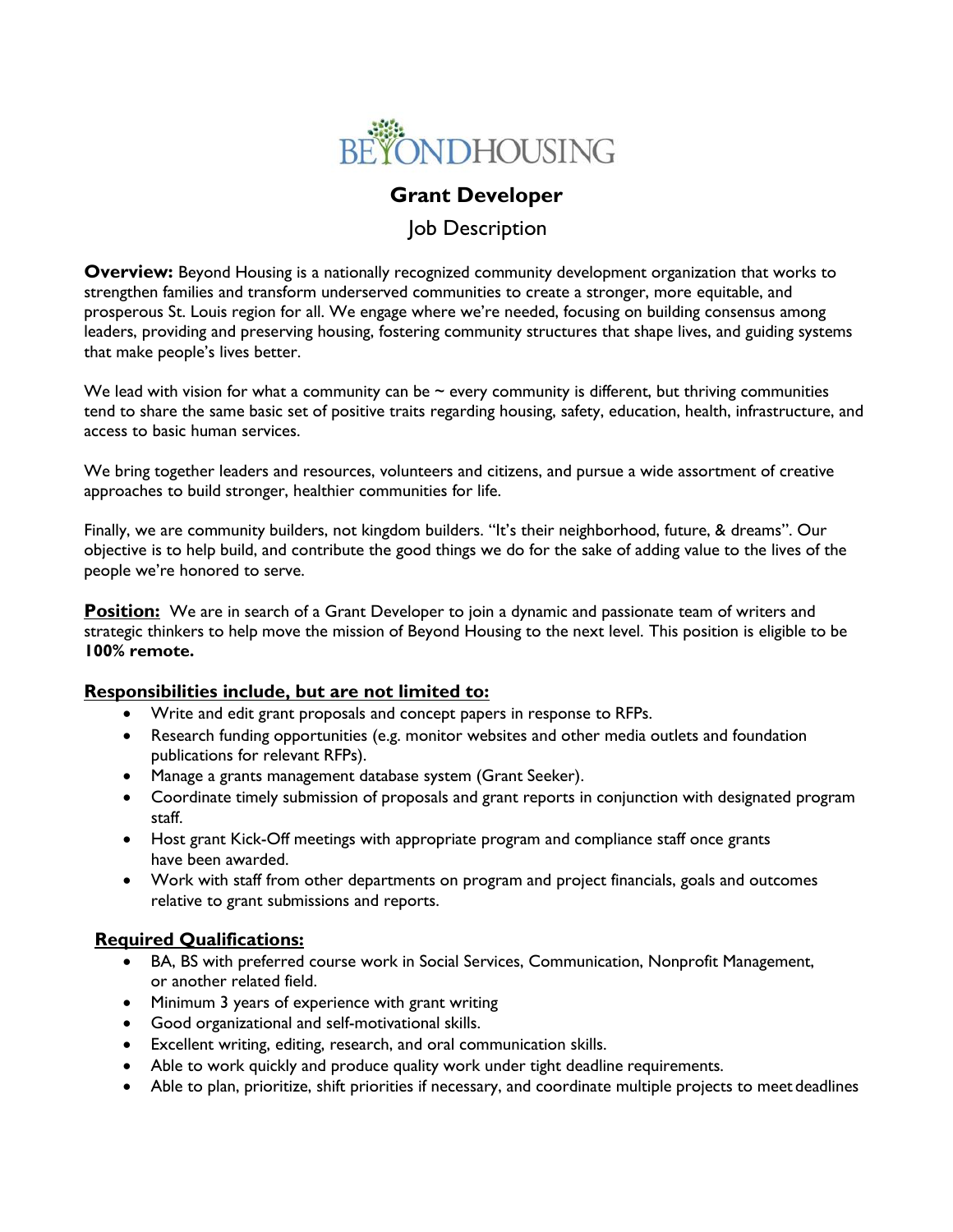## **Preferred Experience and Qualifications:**

- Strong computer skills, including MS Office 365 (Word, Excel, Teams, and Outlook).
- At least one year of database management experience
- Ability to work with little supervision, with a variety of peers and with management.
- Excellent attention to detail and ability to meet deadlines.
- Ability to manage multiple complex tasks and/or projects simultaneously while addressing the needs of the office, ability to maintain composure under pressure.
- Highly organized, self-starter with good interpersonal, problem-solving and analytical skills.
- Ability to anticipate needs, see opportunities and use good judgment in dealing with confidential information.
- Ability to analyze and review operational procedures, identify problem areas and optimize performance through procedural changes.
- Proficiency in communicating effectively, including an ability to write and speak clearly.

## **Personal Qualities:**

- Collaborative -- A dynamic personality that is collaboratively minded, can recognize and identify strengths, seek consensus around mutual goals, and build meaningful relationships.
- Creative, Critical Thinker -- A systems-thinker and builder, who is not afraid to be innovative in and has skills in articulating these ideas and concepts.
- Methodical -- Strong analytical, systems, and problem-solving skills to evaluate performance, prepare reports, and recommend/implement solutions using independent judgment.
- Reliable -- reflect and value a team approach, demonstrated integrity, effectiveness, efficiency, andthe ability to deliver high quality service. Highly capable of handling multiple tasks, projects and timelines. Excellent oral and written communications skills.
- Trusted -- Ability to work with residents, partners, and staff of diversified backgrounds with a positive, optimistic, solutions oriented attitude. Shares a deep respect for the community, its stakeholders andthe residents that we serve.
- Driven -- Passion for the work and an interest in continuous learning and improvement.

## **Supervisor:**

• Grants Manager

## **Supervises:**

• None

## **Salary and Benefits:**

- Full-time salaried position with benefits as determined in current Beyond Housing Employee Handbook
- Starting Salary Range: \$50,000-\$60,000 depending on experience

## **Application Instructions:**

Please send resume and cover letter to [hr@beyondhousing.org.](mailto:hr@beyondhousing.org) This job will remain posted until it has been filled.

*Beyond Housing believes that each individual is unique and we are committed to respecting the diversity of all individuals. We strive to move beyond simple tolerance, embracing and celebrating the differences contained within each of us, making us stronger as whole.*